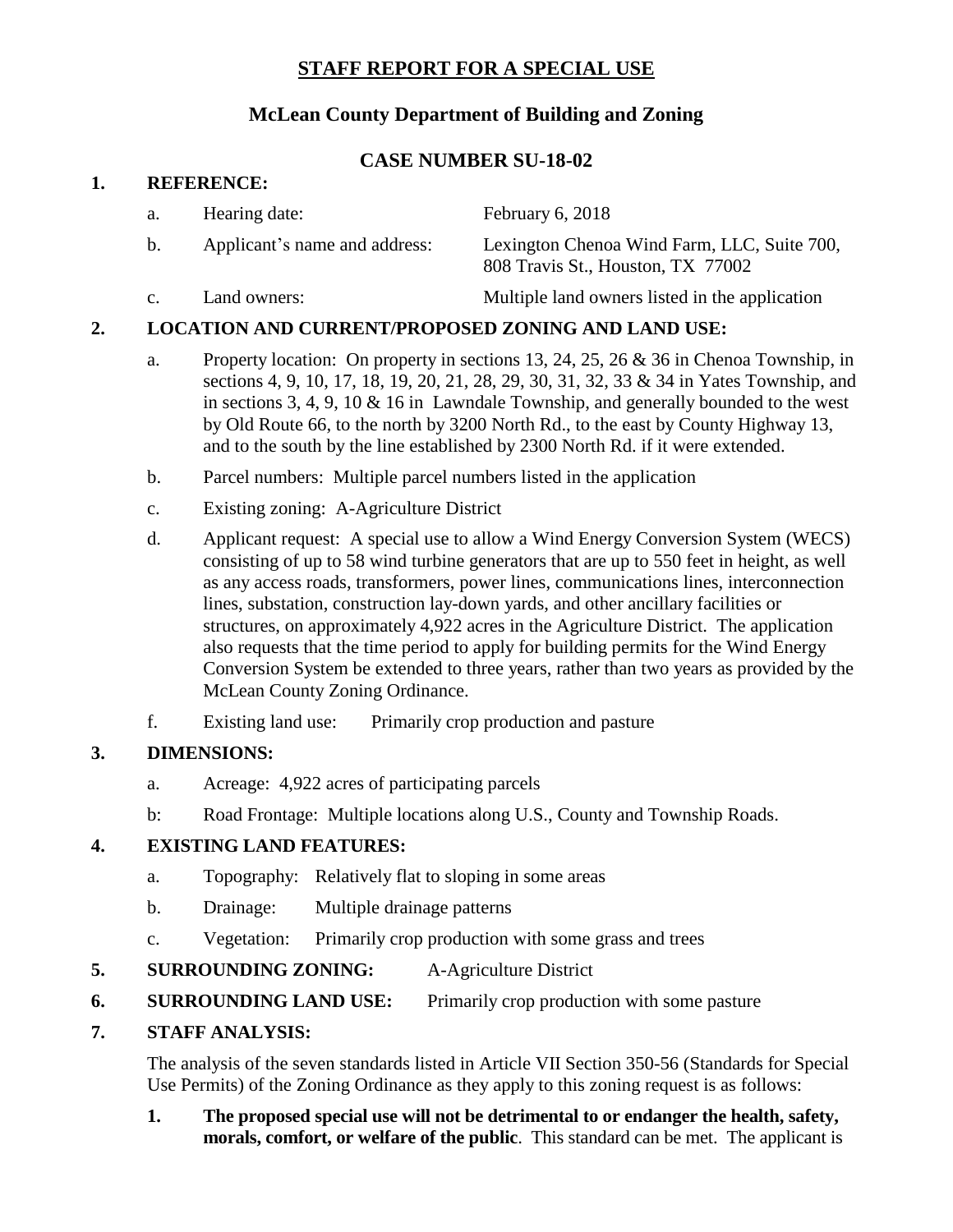proposing to build a Wind Energy Conversion System (WECS) consisting of up to 58 wind turbine generators that are up to 550 feet in height that will produce 208 megawatts (MW) of electricity. The applicant intends to use a combination of the Vestas V136 3.45 MW and 4.6 MW turbine models for the project. In their analysis, 27 of the 58 turbines have been assumed to be equipped with serrated trailing edge (STE) blades to reduce acoustic impact. The substation is also included in this analysis. A sound impact assessment was submitted with the application that concludes that all applicable Illinois Pollution Control Board (IPCB) sound regulations at all existing occupied residences in the project area are met. If the applicant changes the type of turbine, an updated sound impact assessment will need to be provided to ensure compliance with IPCB noise regulations.

The proposed Wind Energy Conversion System meets the setback requirements of the Zoning Ordinance. The application states that no turbine will be closer than the greater of 500 feet or 1.1 times the total height of the turbine to the property line of a nonparticipating landowner, and no closer than 1,500 feet or 3 times the total height of the turbine to the closest corner of an occupied residence. The turbines will be set back 1.1 times the height of the turbine from all side and rear property lines of nonparticipating property owners, from the edge of any public road right-of-way, third party transmission lines and communication towers as measured from the tip of the blade. Three residences are located within a distance of three times the turbine height for which the applicant is working with the homeowners on setback agreements.

A professional engineer shall certify, as part of the building permit application, that the foundation and tower design of the WECS is within accepted professional standards. After construction is complete, a professional engineer will verify that they are built according to the approved plans.

The applicant has submitted an Obstruction Evaluation and Airspace Analysis, a Microwave Beam Path report, an Off-Air TV Reception Analysis, an AM and FM Analysis and a Land Mobile Emergency Services Report. Project neighbors living within close proximity to the project are eligible to sign a neighbor agreement which entitles them to annual payments for the life of the project. The applicant will work to remedy or mitigate any problems caused by the project by maintaining a hotline for 24 hour access during once construction begins. After the project is complete, the applicant will maintain an on-site complaint resolution process at their local operating and maintenance facility. The application states that the applicant commits to meet with participating and nonparticipating landowners in the project area upon request and will attempt to resolve issues of concern, including any involving noise, shadow or flicker effect, telecommunications, aerial application to agricultural land, traffic, or other operational aspects of the Project.

The application states that in the event that a public safety entity believes its coverage has been compromised by the presence of the wind energy facility, it has many options to improve its signal coverage to the area through optimization of a nearby base station or even adding a repeater site. Utility towers, meteorological towers or even the turbine towers within the wind project area can serve as the platform for a base station or repeater site.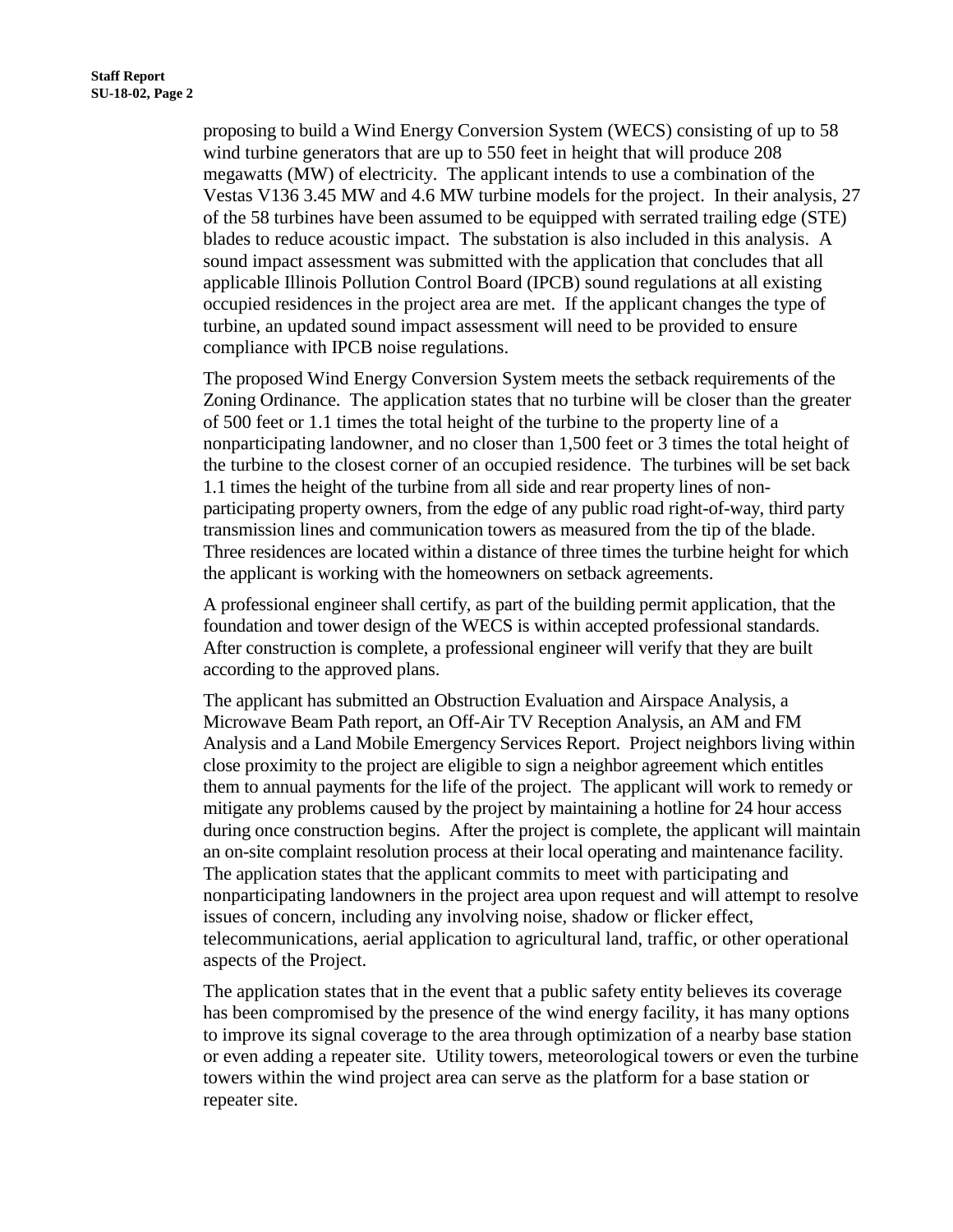The Application includes an Emergency Action Plan (EAP) that establishes procedures required to effectively respond to emergencies that may affect the project or the surrounding community. The EAP will be prepared and implemented throughout the construction and operation of the project. It is necessary for the applicant to coordinate and provide aid to local fire districts to promote safety and emergency response procedures.

The application indicates they will fulfill the decommissioning use standard of the Zoning Ordinance. The applicant will submit a Decommissioning Plan when the Agricultural Mitigation Agreement (AIMA) is finalized with the Illinois Department of Agriculture.

The application includes a site characterization study where it is reported that the applicant conducted wildlife studies in consultation with the Illinois Department of Natural Resources (IDNR) and United States Fish and Wildlife Service (USFWS) to verify the results of the study.

The application indicates the following studies addressing all relevant species have been completed, as recommended by IDNR and USFWS:

- Land Cover Mapping 2009
- Avian Use Surveys 2009 2010
- Raptor Nest Survey 2009 -2010
- Land Cover Mapping 2009
- Acoustic Bat Surveys 2009
- Stage 1 Eagle Risk Assessment 2016
- Avian Use Surveys December 2016 to December 2017
- Raptor Nest Survey 28 February 2017 through 1 March 2017
- American Golden-Plover Surveys 18 April 2017 through 9 May 2017
- Bat Habitat Assessment 2017

The application states that prior to operations, the applicant will submit a postconstruction study plan, including methodology for post-construction bird and bat fatality monitoring, to IDNR and USFWS for review. A minimum of one year postconstruction fatality monitoring will be conducted at the project, the results of which will be submitted to the IDNR and USFWS. The Applicant will minimize potential bat mortality caused by operation of the project by implementing turbine operational adjustments. The Applicant will feather turbine blades when wind speeds are below the manufacturer's cut-in speed at night during the fall migration period. The Applicant will consult with IDNR and USFWS on any follow-up issues raised with respect to the results of these post-construction studies.

The County has not yet received a pre-siting study, addressing all relevant species, submitted to the Illinois Department of Natural Resources (IDNR) and implementation of the IDNR recommendations based on pre-siting study results as required in the Zoning Ordinance for wildlife.

There has been no communication submitted from the Illinois Historical Preservation Agency (IHPA).

The McLean County Regional Comprehensive Plan approved on November 17, 2009, proposes that the project area remain in agricultural land use and states that wind energy developments are an opportunity for preserving local farmland and agricultural heritage. The Plan goes on to state in reference to the two windfarms that had already been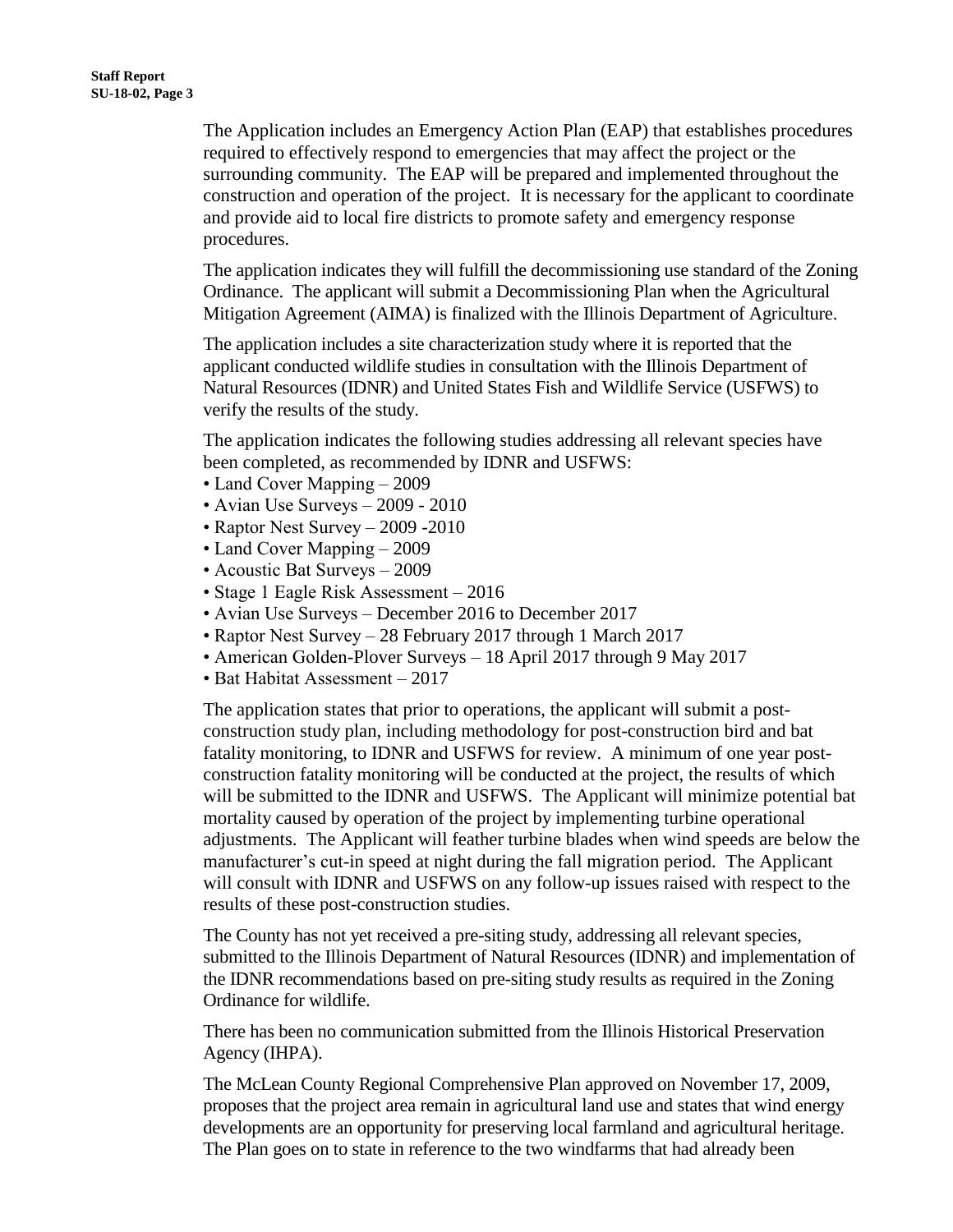approved at the time, "Besides adding significant tax dollars, both projects will assist local farmers as some take advantage of annual turbine rental fees for allowing the energy firms to erect turbines on private property".

**2. The proposed special use will not be injurious to the use and enjoyment of other property in the immediate vicinity for purposes already permitted or substantially diminish property values in the immediate area.** This standard can be met. The surrounding property that is currently used for crop production will continue to be desirable for such use, and will continue to be farmed. The proposed wind farm is compatible with agricultural operations in the project area, and these agricultural operations will not likely be negatively impacted.

The application meets the setback requirements of the Zoning Ordinance. Compliance with these setback requirements ensure that project improvements are located at safe distances from other uses. The application demonstrates that the project will comply with noise standards of the IPCB. The noise analysis and the turbine setback requirements from occupied residences show that the project will not injure nearby residents.

The applicant is requesting to be allowed to apply for a building permit up to three years after County Board approval rather than two years as allowed. This is a reasonable request and has been approved for other wind farms in the County.

Site approval for each wind turbine within the project area needs to be approved by the Federal Aviation Administration (FAA) before construction can begin. Lighting on turbines shall meet the FAA lighting requirements. The application states that no more intensive lighting will be installed than is required to meet minimum FAA lighting requirements.

None of the proposed turbines is within 1½ miles of a municipal boundary.

McLean County has not yet received a pre-siting study, addressing all relevant species, submitted to the Illinois Department of Natural Resources (IDNR) and implementation of the IDNR recommendations based on pre-siting study results as required in the Zoning Ordinance for wildlife.

**3. The proposed special use will not impede the orderly development of the surrounding property for uses permitted in the district.** This standard can be met. The Agriculture District is very restrictive for establishing non-agricultural residential uses. Nearby land that is suitable for crop production will continue to be suitable for such use. In the limited areas where residences are located, turbines will be set back 1,500 feet or three times the turbine height from occupied residences except for three residences that the applicant has not identified. The application meets the requirements of the Zoning Ordinance with respect to decommissioning. The applicant will submit a Decommissioning Plan when the Agricultural Mitigation Agreement (AIMA) is finalized with the Illinois Department of Agriculture.

The applicant indicates that there are two private airports located within a 10-mile radius of the proposed Site. Mays Aviation Airport, located within the Site in section 19 of Yates Township, and Thacker Airport is located approximately 1.7 miles northwest of the Site.

The application indicates turbines are arranged in lines running east to west parallel to property lines based on feedback from landowners and aerial applicators.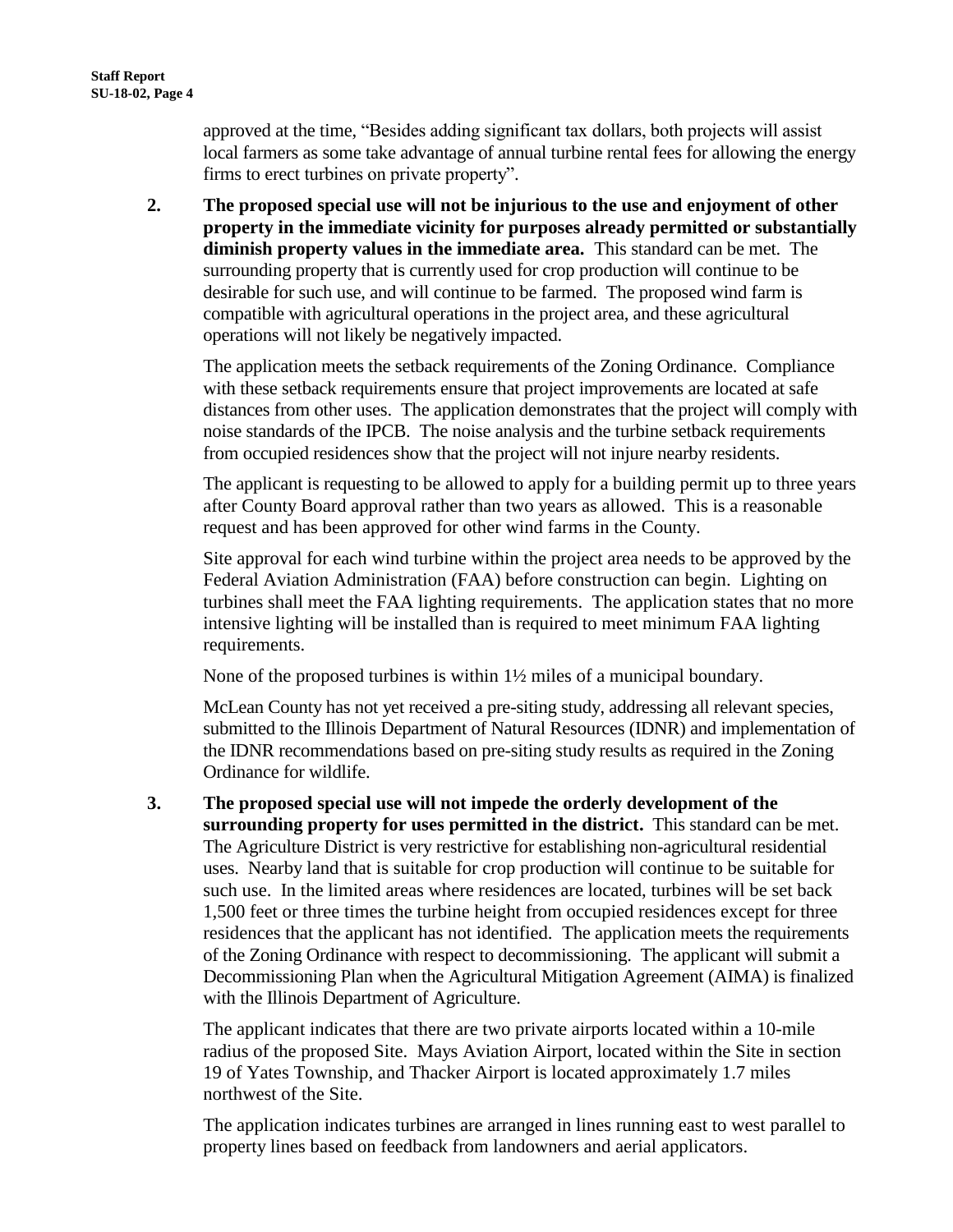- **4. Adequate utilities, access roads, drainage and/or other necessary facilities have been or will be provided.** This standard is met. The applicant will protect the existing drainage near the project and repair any damage made to drain tile or any other drainage improvements. The applicant is proposing to build gravel access roads to each tower. Drainage problems have developed along and through some of these access roads in the already built Twin Groves Wind Farm. It is necessary to install vegetated strips along the upstream side of access roads that are prone to washing out, particularly where the access roads cross waterways. To minimize erosion along access roads, waterways should be improved before access roads are installed, or the crossing will not be installed in a way that minimizes erosion.
- **5. Adequate measures have been or will be taken to provide ingress and egress so designed as to minimize traffic congestion in the public streets.** This standard is met. The applicant has been working with the County and townships to obtain road use agreements to maintain the public roads and provide adequate access during the construction process. A signed road use agreement with the County for use of County roads will need to be approved before the County Board takes action on this application. A written road use agreement with the applicable township road commissioners will need to be obtained before construction permits are issued.
- **6. The establishment, maintenance and operation of the special use will be in conformance with the intent of the district in which the special use is proposed to be located.** This standard is met. The intent of the Agricultural District states, "Provide for the location and govern the establishment and operation of land uses which are compatible with agriculture and are of such a nature that their location away from residential, commercial and industrial areas is most desirable."
- **7. The proposed special use, in all other respects, conforms to the applicable regulations of the Agriculture District**. This standard is met.

## **8. CONCLUDING OPINION:**

Staff recommends that this application meets all of the standards set forth in Article VII Section 350-56 (Standards for Special Use Permits) of the Zoning Ordinance provided the following stipulations:

- 1. A written road use agreement shall be obtained with the County before the County Board approves this application.
- 2. A written road use agreement shall be obtained with the applicable township road commissioners before construction permits are issued.
- 3. Development shall follow the plans and documents submitted with the application and with Zoning Regulations including Article VI Section 350-43.OO (2) (Use Standards for WECS).
- 4. Adequate financial assurance acceptable to the County shall be submitted with the County according to the application and the Decommissioning Plan submitted with the Agricultural Mitigation Agreement (AIMA) with the Illinois Department of Agriculture.
- 5. If decommissioning is triggered, all facilities will be removed as required under the Agricultural Impact Mitigation Agreement (AIMA) including the turbine foundations to a depth of 5 feet below grade.